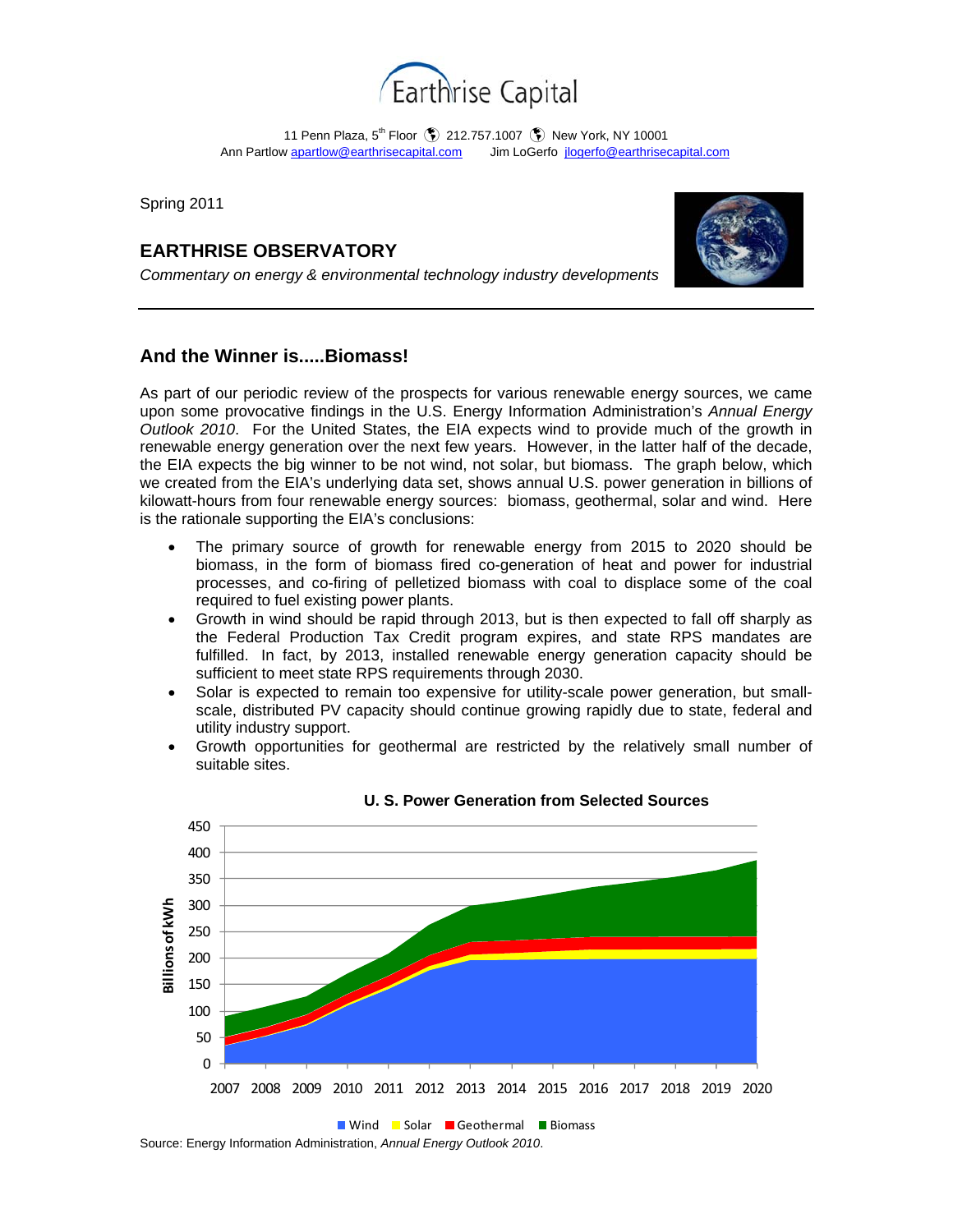### **EARTHRISE CAPITAL PORTFOLIO OBSERVER**



In our "Earthrise Capital Portfolio Observer," we hope to provide a deeper understanding of our investments through interviews with a team member of one of our portfolio companies. In this issue, we interview Thomas G. Granville, Chief Executive Officer of Axion Power International. Earthrise Capital Fund owns shares in Axion Power International (AXPW), a developer and manufacturer of a unique lead-carbon battery. The Company is publicly traded; Earthrise Capital Fund made its investment by way of a \$26 million private investment in public equity in December, 2009.



**Earthrise:** What is unique about Axion's patented PbC battery technology?

**Granville:** The substitution of a carbon electrode for the lead negative electrode gives our battery its unique characteristics such as: faster discharge, accelerated recharge and much greater charge acceptance-- all critical for the rapidly growing new start-stop vehicle technology.

**Earthrise:** How much greater is the charge acceptance then that of a conventional lead acid battery?

**Granville:** Ten to fifteen times greater charge acceptance than lead-acid, with a six to seven times faster rate of charge. It rivals that of nickel metal hydride or lithium-ion batteries, which are new types of, advanced batteries. Axion's durability (cycle life) is also longer than that of advanced lead acid batteries, three to four times longer in some applications.

**Earthrise:** What is the pricing relative to lead acid batteries and relative to lithium-ion and nickel metal hydride?

**Granville:** A top of the line advanced lead acid battery sells for \$240-\$260 and Axion's battery will command some premium over that. Axion's battery is about one third the price of a lithiumion or a nickel metal hydride battery solution.

**Earthrise:** What is start-stop vehicle technology and how important a trend is it in automotive desian?

**Granville:** Start-stop is the term used for the technology that turns off a car's engine when normally it would be idling. Ford announced recently that all its U.S. vehicles will employ startstop by 2016. Several manufacturers in Europe already use start-stop technology and all of the "majors" have committed to hybridization (employing stop/start) across their entire fleets.

**Earthrise:** There are various ways of accomplishing start-stop. Why do you think Axion's battery will be a preferred solution?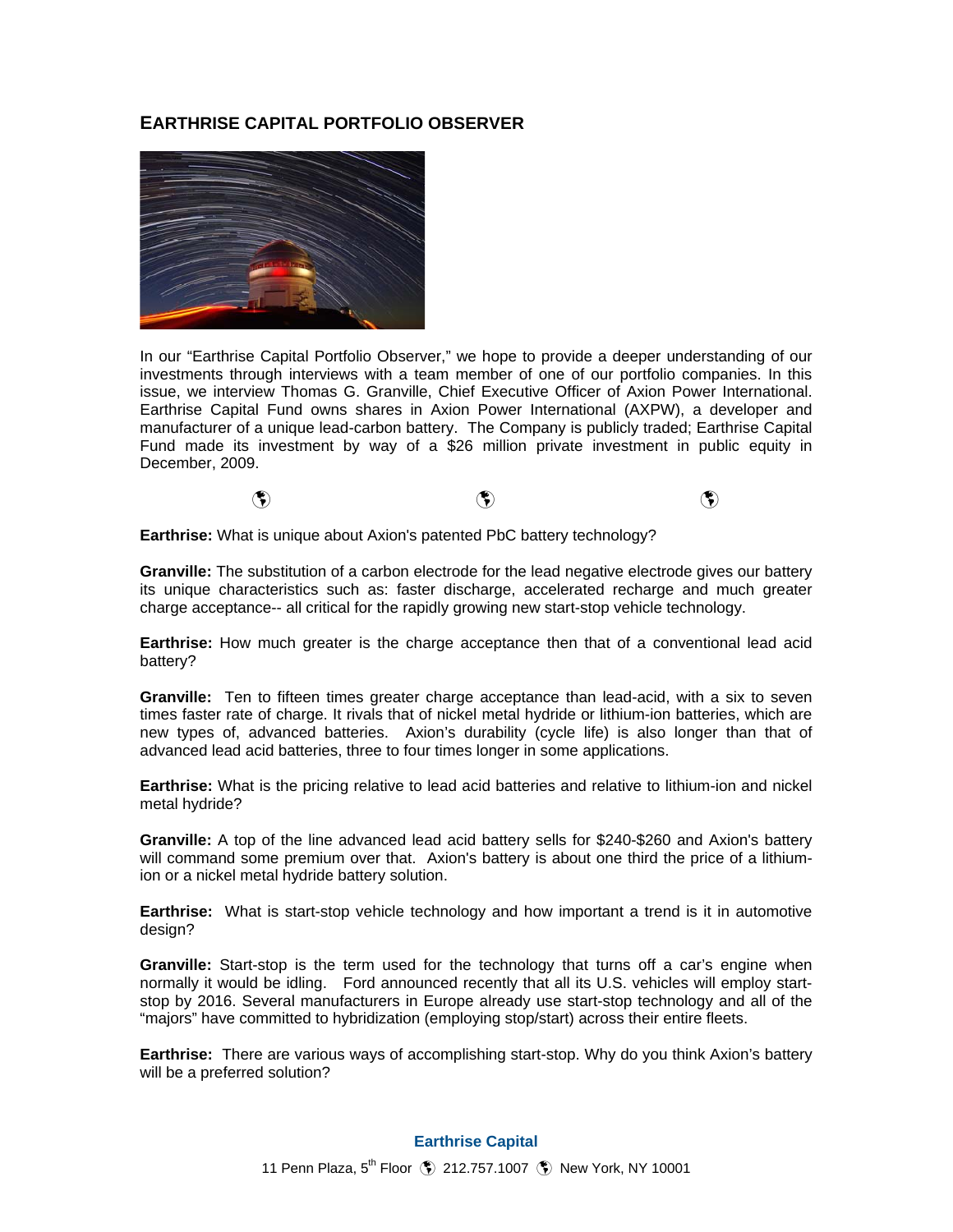**Granville:** The advantage with Axion is in cost when compared to other advanced battery technologies. Our PbC batteries are a fraction of their cost. Our advantage when compared to lead-acid batteries is in our performance. Simply put, lead-acid batteries don't allow the stop/start vehicle to operate the way it was designed to operate (i.e., the engine won't shut off as frequently because of the lack of charge in the battery).

**Earthrise:** Which vehicles do you expect will be the first to use the stop/start technology?

**Granville:** Initially passenger vehicles, especially the large gas-guzzlers. There will initially be fuel savings of 10 to 15% if advanced battery technologies, or Axion's technology, are used. The next step is regenerative braking and "rolling stop" applications, which could result in fuel savings and CO2 emission reductions of 25% or more.

**Earthrise:** How far behind is the U.S. with this new technology rollout?

**Granville:** The U.S. is not as far behind as people may assume. GM just announced it is introducing a form of mild hybrid technology for greater fuel economy. It currently uses a lithiumion battery, an expensive solution. We expect that GM and other automakers will want a lowercost alternative for widespread adoption.

**Earthrise:** How large is the projected market for start-stop technology for new vehicles?

**Granville:** The estimate is 12-18 million vehicles a year by 2016 in the U.S. and Europe. That is a several billion dollar annual market for batteries. This is an estimate for micro-hybrid cars only. It is estimated that a large percentage of new auto sales will be micro-hybrid sales by 2016, due to tougher emissions standards in Europe and more stringent fuel economy standards in the U.S. Most automotive manufactures cannot meet the looming change in emissions and mpg standards without hybridization.

**Earthrise:** How do you distinguish between micro-hybrid and mild hybrid?

**Granville:** Neither micro-hybrid nor mild-hybrid are full hybrid vehicles with electric drive capability. Micro-hybrid vehicles use stop-start technology but not regenerative braking. They may include other improvements such as low resistance tires. Mild-hybrids include regenerative braking.

**Earthrise:** What progress are you making on other applications such as large-scale energy storage and hybrid locomotives?

**Granville:** Both on-site and with our Office of Naval Research program, we continue testing batteries and electronics for our Power Cube. Our PowerCube can be used for back-up power, power smoothing, power quality and other power ancillary services, and is scalable up to 25MW.

In hybrid locomotives, Norfolk Southern (NS) will soon begin to test our batteries at their facilities. We have had a service agreement with NS for more than a year and, as part of that agreement, we have tested their application and our battery management system extensively. We are highly confident it works; the next step is to test it in a field application where the large test strings mimic real world application. Pending final testing, Norfolk Southern plans to use the PbC battery for "yard switchers", as well as over-the-road locomotives.

**Earthrise:** Do you have an estimate of the market size for the locomotive market?

**Granville:** No real market size projection is available yet from the railroads. However, several major railroads and locomotive manufacturers are interested. There are about 34,000